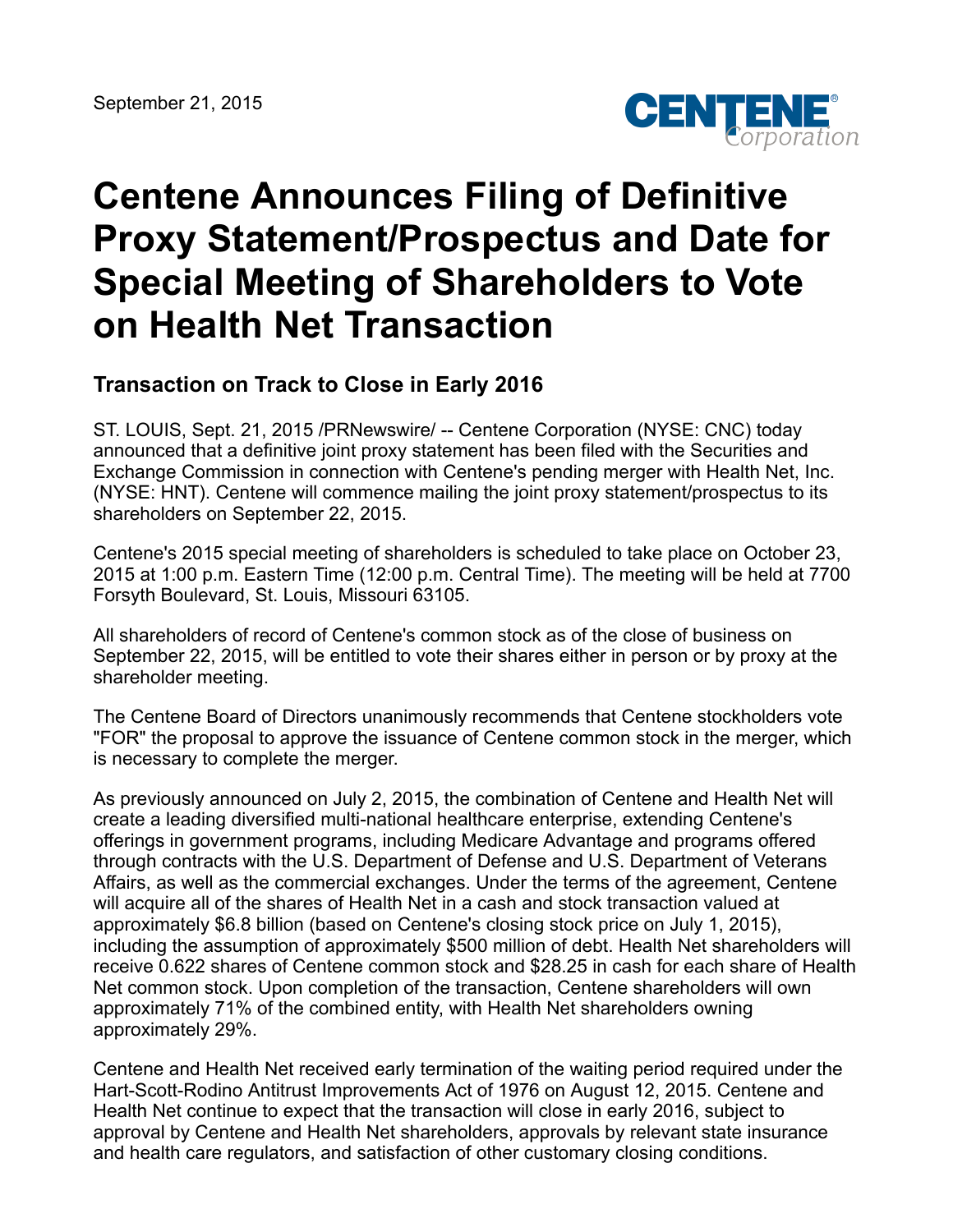Centene shareholders who need assistance in completing the proxy card or voting instruction form or have questions regarding the Centene special meeting may contact Centene's proxy solicitors:

#### **Innisfree M&A Incorporated**

501 Madison Avenue, 20th Floor New York, New York 10024 Phone: (877) 825-8772 Banks & Brokers: (212) 750-5833

or

#### **Morrow & Co., LLC**

470 West Avenue Stamford, CT 06902 Phone: (800) 662-5200 Banks & Brokers: (203) 658-9400 Email: [Centene@morrowco.com](mailto:Centene@morrowco.com)

#### **About Centene Corporation**

Centene Corporation, a Fortune 500 company, is a diversified, multi-national healthcare enterprise that provides a portfolio of services to government-sponsored healthcare programs, focusing on under-insured and uninsured individuals. Many receive benefits provided under Medicaid, including the State Children's Health Insurance Program (CHIP), as well as Aged, Blind or Disabled (ABD), Foster Care and Long Term Care (LTC), in addition to other state-sponsored/hybrid programs and Medicare (Special Needs Plans). The Company operates local health plans and offers a range of health insurance solutions. It also contracts with other healthcare and commercial organizations to provide specialty services including behavioral health management, care management software, correctional healthcare services, dental benefits management, in-home health services, life and health management, managed vision, pharmacy benefits management, specialty pharmacy and telehealth services.

For more information about Centene Corporation, please visit Centene's website at [www.centene.com.](http://www.centene.com/)

## **Forward Looking Statements**

This material may contain certain forward-looking statements with respect to the financial condition, results of operations and business of Centene, Health Net and the combined businesses of Centene and Health Net and certain plans and objectives of Centene and Health Net with respect thereto, including the expected benefits of the proposed merger. These forward-looking statements can be identified by the fact that they do not relate only to historical or current facts. Forward-looking statements often use words such as "anticipate", "target", "expect", "estimate", "intend", "plan", "goal", "believe", "hope", "aim", "continue", "will", "may", "would", "could" or "should" or other words of similar meaning or the negative thereof. There are several factors which could cause actual plans and results to differ materially from those expressed or implied in forward-looking statements. Such factors include, but are not limited to, the expected closing date of the transaction; the possibility that the expected synergies and value creation from the proposed merger will not be realized, or will not be realized within the expected time period; the risk that the businesses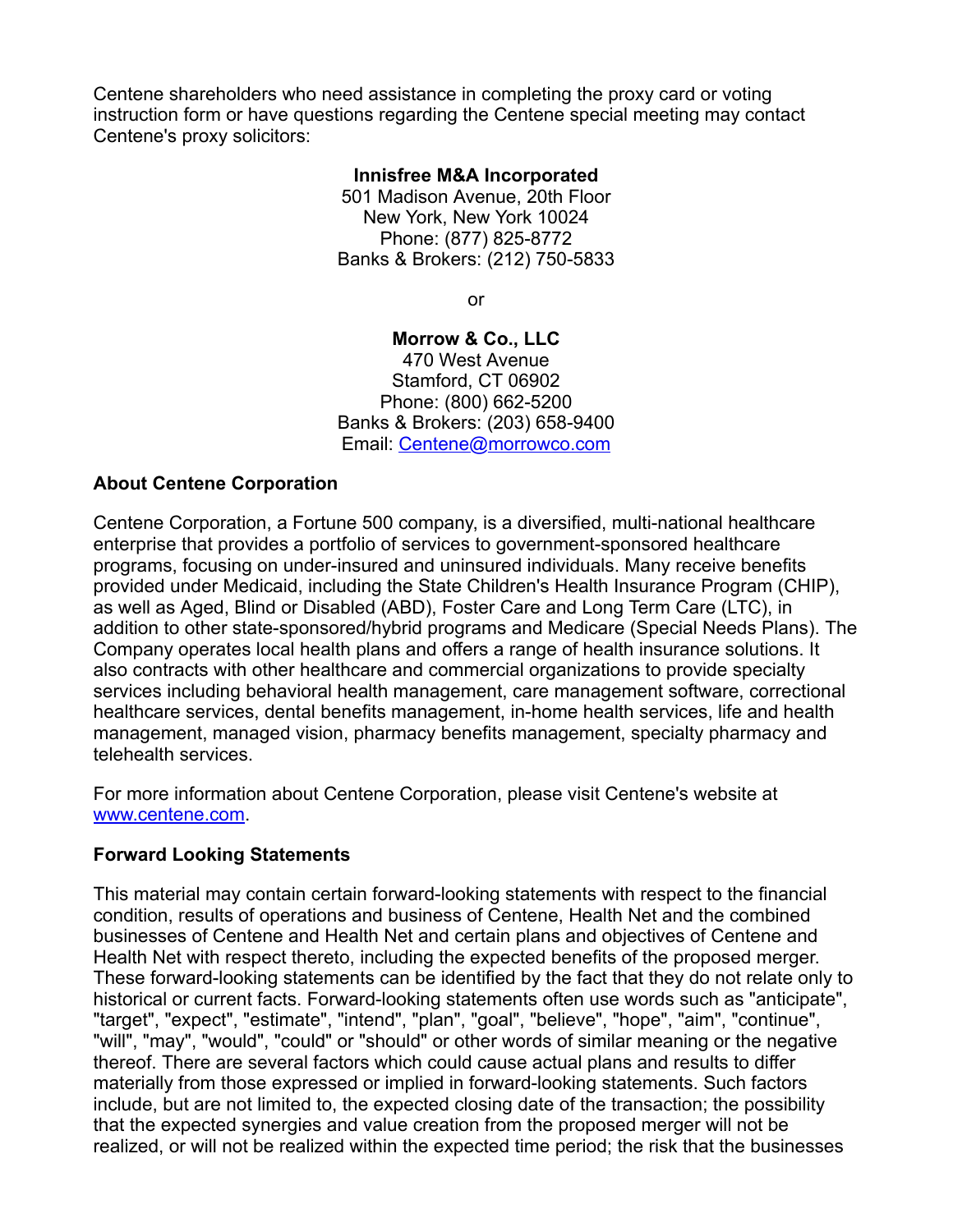will not be integrated successfully; disruption from the merger making it more difficult to maintain business and operational relationships; the risk that unexpected costs will be incurred; changes in economic conditions, political conditions, changes in federal or state laws or regulations, including the Patient Protection and Affordable Care Act and the Health Care Education Affordability Reconciliation Act and any regulations enacted thereunder, provider and state contract changes, the outcome of pending legal or regulatory proceedings, reduction in provider payments by governmental payors, the expiration of Centene's or Health Net's Medicare or Medicaid managed care contracts by federal or state governments and tax matters; the possibility that the merger does not close, including, but not limited to, due to the failure to satisfy the closing conditions, including the receipt of approval of both Centene's stockholders and Health Net's stockholders; the risk that financing for the transaction may not be available on favorable terms; and risks and uncertainties discussed in the reports that Centene and Health Net have filed with the Securities and Exchange Commission (the "SEC"). These forward-looking statements reflect Centene's and Health Net's current views with respect to future events and are based on numerous assumptions and assessments made by Centene and Health Net in light of their experience and perception of historical trends, current conditions, business strategies, operating environments, future developments and other factors they believe appropriate. By their nature, forward-looking statements involve known and unknown risks and uncertainties because they relate to events and depend on circumstances that will occur in the future. The factors described in the context of such forward-looking statements in this announcement could cause Centene's and Health Net's plans with respect to the proposed merger, actual results, performance or achievements, industry results and developments to differ materially from those expressed in or implied by such forward-looking statements. Although it is believed that the expectations reflected in such forward-looking statements are reasonable, no assurance can be given that such expectations will prove to have been correct and persons reading this announcement are therefore cautioned not to place undue reliance on these forward-looking statements which speak only as of the date of this announcement. Neither Centene nor Health Net assumes any obligation to update the information contained in this announcement (whether as a result of new information, future events or otherwise), except as required by applicable law. These risks, as well as other risks associated with the merger, are more fully discussed in the joint proxy statement/prospectus, as it may be amended, that is included in the Registration Statement on Form S-4 that has been filed with the SEC on September 21, 2015 in connection with the merger. A further list and description of risks and uncertainties can be found in Centene's Annual Report on Form 10-K for the fiscal year ended December 31, 2014 and in its reports on Form 10-Q and Form 8-K as well as in Health Net's Annual Report on Form 10-K for the fiscal year ended December 31, 2014 and in its reports on Form 10-Q and Form 8-K.

#### **Additional Information and Where to Find It**

The proposed merger transaction involving Centene and Health Net will be submitted to the respective stockholders of Centene and Health Net for their consideration. In connection with the proposed merger, Centene prepared a registration statement on Form S-4 that included a joint proxy statement/prospectus for the stockholders of Centene and Health Net filed with the SEC on September 21, 2015. The registration statement has been declared effective by the SEC. At the appropriate time, each of Centene and Health Net will mail the definitive joint proxy statement/prospectus to their respective stockholders and file other documents regarding the merger with the SEC. Centene and Health Net urge investors and stockholders to read the definitive joint proxy statement/prospectus, as well as other documents filed with the SEC, because they will contain important information. Investors and security holders may receive the registration statement containing the joint proxy